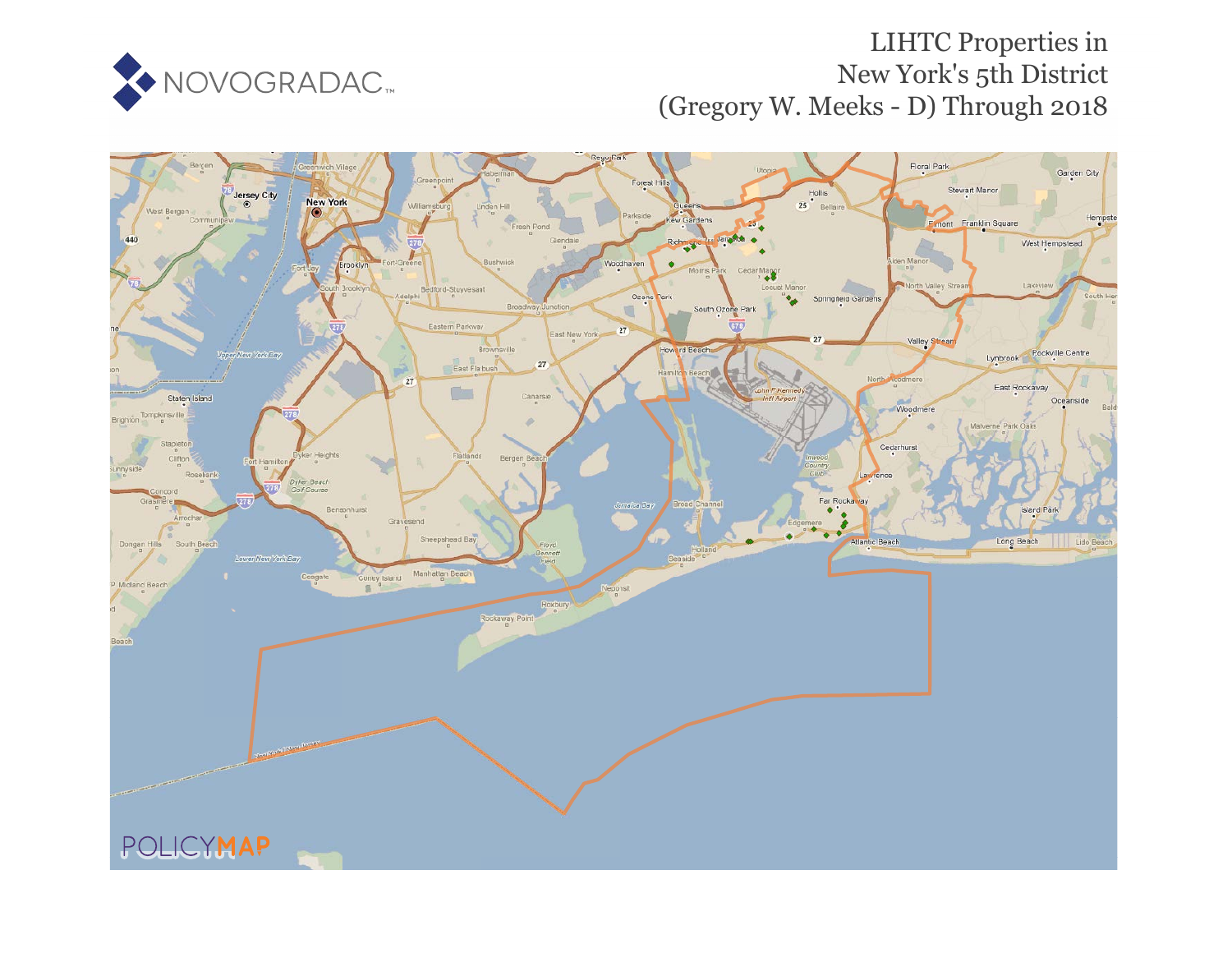## LIHTC Properties in New York's 5th District Through 2018

| <b>Project Name</b>                                               | <b>Address</b>                                                  | City                               | <b>State</b>     | <b>Zip Code</b> | Nonprofit<br><b>Sponsor</b> | <b>Allocation</b><br>Year | <b>Annual</b><br><b>Allocated</b><br><b>Amount</b> | <b>Year PIS</b> | <b>Construction Type</b>     | <b>Total</b><br><b>Units</b> | Low<br><b>Income</b><br><b>Units</b> | <b>Rent or</b><br><b>Income</b><br><b>Ceiling</b> | <b>Credit %</b>                             | <b>Bond</b> | HUD Multi-Family<br>Tax-Exempt Financing/<br><b>Rental Assistance</b> |
|-------------------------------------------------------------------|-----------------------------------------------------------------|------------------------------------|------------------|-----------------|-----------------------------|---------------------------|----------------------------------------------------|-----------------|------------------------------|------------------------------|--------------------------------------|---------------------------------------------------|---------------------------------------------|-------------|-----------------------------------------------------------------------|
| <b>GARDNER PLAZA</b>                                              | 12420 JAMAICA QUEENS<br>$\operatorname{AVE}$                    |                                    | NY               | 11418           | Yes                         | 2007                      | \$540,000                                          | 2007            | <b>New Construction</b>      | 27                           | 27                                   | <b>50% AMGI</b>                                   | $70\,\%$ present $\,$ No value              |             |                                                                       |
| <b>RUFUS KING COURT</b><br><b>APARTMENTS</b>                      | 148-15 90TH<br><b>AVENUE</b>                                    | <b>JAMAICA</b>                     | NY               | 11435           | $\mathbf{No}$               | 2013                      | \$1,583,540                                        | 2014            | <b>New Construction</b>      | 65                           | 65                                   | 60% AMGI                                          | $70\,\%$ present $\,$ No value              |             | $\rm No$                                                              |
| CALVARY<br><b>GRANDPARENT</b><br><b>RESIDENCES</b>                | 162-25 112TH<br><b>ROAD</b>                                     | <b>JAMAICA</b>                     | NY               | 11433           | No                          | 2015                      | \$1,151,497                                        | 2015            | <b>New Construction</b>      | 53                           | $52\,$                               | 50% AMGI                                          | $70\,\%$ present $\,$ No value              |             | $\rm No$                                                              |
| <b>LOCUST MANOR</b><br><b>FAMILY II</b>                           | 126-02 LOCUST<br><b>MANOR LN</b>                                | <b>QUEENS</b>                      | NY               | 11434           | $\mathbf{No}$               | 2015                      | \$811,957                                          | 2016            | New Construction             | 54                           | 46                                   | 60% AMGI                                          | 70 % present<br>value                       |             | $\rm No$                                                              |
| <b>OCEAN PARK</b>                                                 | $\operatorname{ST}$                                             | 125 BEACH 17TH $$\tt FAR$ ROCKAWAY | NY               | 11691           | No                          | 2005                      | \$0                                                | 2005            | Acquisition and Rehab 602    |                              | 423                                  |                                                   | $30\,\%$ present $\,$ Yes value             |             |                                                                       |
| ALLEN BY THE BAY<br><b>SENIOR H</b>                               | 2220 LORETTA<br>$\mathbf{R}\mathbf{D}$                          | <b>FAR ROCKAWAY</b>                | NY               | 11691           |                             | 2011                      | \$704,091                                          | 2013            | <b>New Construction</b>      | 66                           | 65                                   | 50% AMGI                                          | $30\,\%$ present $\,$ Yes value             |             |                                                                       |
| <b>MARKUS GARDENS</b>                                             | 9026 171ST ST                                                   | JAMAICA                            | NY               | 11432           |                             | Insufficient<br>Data      | \$6,510,404                                        | 2014            | Not Indicated                | 76                           | 76                                   | 60% AMGI                                          | $70\,\%$ present $\,$ No value              |             |                                                                       |
| <b>BEACH 66 APTS</b>                                              | $307$ BEACH $66 \mathrm{TH}$ $_{\mathrm{ARVERNE}}$<br><b>ST</b> |                                    | NY               | 11692           |                             | 1998                      | \$0                                                | 1999            | <b>New Construction</b>      | 21                           | 20                                   |                                                   | $70\,\%$ present $\,$ No value              |             |                                                                       |
| <b>ALLEN SENIOR</b><br><b>HOUSING</b>                             | 11204 167TH ST JAMAICA                                          |                                    | NY               | 11433           | No                          | 2008                      | \$441,590                                          | 2007            | Acquisition and Rehab 160    |                              | 150                                  | $60\%$ AMGI                                       | $70\,\%$ present $\;\;$ Yes value           |             |                                                                       |
| ALLEN SENIOR<br>HOUSING                                           | 16601 LINDEN<br><b>BLVD</b>                                     | <b>JAMAICA</b>                     | NY               | 11434           | No                          | 2008                      | \$372,390                                          | 2007            | Acquisition and Rehab 140    |                              | 140                                  | 60% AMGI                                          | $70\,\%$ present $\;\gamma_{\rm e s}$ value |             |                                                                       |
| MACEDONIA SENIOR<br>RESIDENCE APTS                                | $329$ BEACH $67 \mathrm{TH}$ ARVERNE<br>ST                      |                                    | NY               | 11692           | $\rm No$                    | 2008                      | \$437,958                                          | 2007            | <b>New Construction</b>      | 26                           | 25                                   | 60% AMGI                                          | $70$ % present $$\rm \, No$$ value          |             |                                                                       |
| ALLEN SENIOR<br><b>RESIDENCE</b>                                  | 166-01 LINDEN<br><b>BLVD</b>                                    | <b>JAMAICA</b>                     | $_{\mathrm{NY}}$ | 11433           |                             | 2006                      | \$425,592                                          | 2007            | <b>Acquisition and Rehab</b> | 300                          |                                      | 299 60% AMGI                                      | $30\,\%$ present $\,$ Yes value             |             |                                                                       |
| ALLEN SENIOR RESIDEN $_{\rm BLVD}^{10702 \rm \, MERRICK}$ JAMAICA |                                                                 |                                    | NY               | 11433           |                             | 2001                      | \$0                                                | 2002            | <b>New Construction</b>      | 221                          | 220                                  |                                                   | $70\,\%$ present $\,$ No value              |             |                                                                       |

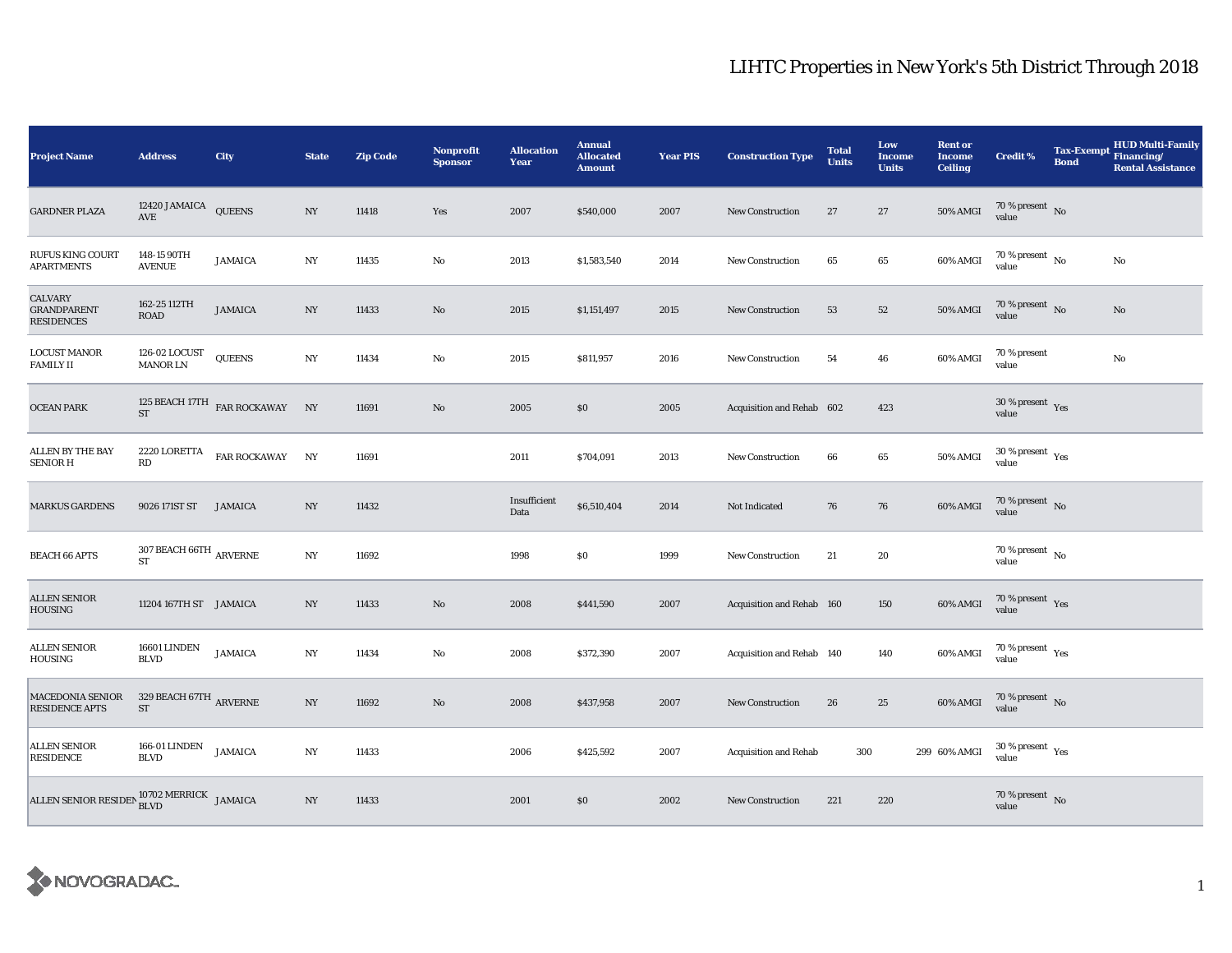## LIHTC Properties in New York's 5th District Through 2018

| <b>Project Name</b>                                        | <b>Address</b>                     | <b>City</b>                                 | <b>State</b>     | <b>Zip Code</b> | <b>Nonprofit</b><br><b>Sponsor</b> | <b>Allocation</b><br>Year | <b>Annual</b><br><b>Allocated</b><br><b>Amount</b> | <b>Year PIS</b> | <b>Construction Type</b>                                                           | <b>Total</b><br><b>Units</b> | Low<br><b>Income</b><br><b>Units</b> | <b>Rent or</b><br><b>Income</b><br><b>Ceiling</b> | <b>Credit %</b>                                 | <b>Tax-Exempt</b><br><b>Bond</b> | <b>HUD Multi-Family</b><br>Financing/<br><b>Rental Assistance</b> |
|------------------------------------------------------------|------------------------------------|---------------------------------------------|------------------|-----------------|------------------------------------|---------------------------|----------------------------------------------------|-----------------|------------------------------------------------------------------------------------|------------------------------|--------------------------------------|---------------------------------------------------|-------------------------------------------------|----------------------------------|-------------------------------------------------------------------|
| <b>WAVECREST APTS II</b>                                   | <b>ST</b>                          | 146 BEACH 24TH $_{\rm FAR}$ ROCKAWAY        | NY               | 11691           |                                    | 2003                      | \$0                                                | 2002            | <b>New Construction</b>                                                            | 122                          | 122                                  |                                                   | $30$ % present $\,$ No $\,$<br>value            |                                  |                                                                   |
| <b>NORMAN TOWERS</b>                                       | 90-11 160TH<br><b>STREET</b>       | <b>JAMAICA</b>                              | NY               | 11432           | No                                 | 2012                      | \$205,907                                          | 2014            | <b>New Construction</b>                                                            | 101                          | 20                                   | 50% AMGI                                          | 30 % present $\gamma_{\rm{ES}}$<br>value        |                                  | No                                                                |
| LOCUST MANOR FAMILY 169-30 BAISLEY                         |                                    | <b>QUEENS</b>                               | NY               | 11434           | No                                 | 2013                      | \$1,029,422                                        | 2015            | New Construction                                                                   | 54                           | 53                                   | 60% AMGI                                          | 70 % present<br>value                           |                                  | $\mathbf{No}$                                                     |
| <b>BEACH GREEN NORTH</b>                                   | 4419 ROCKAWAY QUEENS<br>BEACH BLVD |                                             | NY               | 11691           | $\mathbf{No}$                      | 2018                      | \$640,664                                          | 2017            | <b>New Construction</b>                                                            | 50                           | 50                                   | 60% AMGI                                          | 30 % present<br>value                           |                                  | $\rm No$                                                          |
| <b>BEACH GREEN NORTH ( ROCKAWAY</b>                        | 44-19<br><b>BEACH BLVD.</b>        | <b>EDGEMERE</b>                             | $_{\mathrm{NY}}$ | 11691           | $\mathbf{No}$                      | Insufficient<br>Data      | \$640,664                                          | 2017            | <b>New Construction</b>                                                            | 101                          | ${\bf 50}$                           | 60% AMGI                                          | 30 % present<br>value                           |                                  | $\rm No$                                                          |
| ARCHER AVENUE APART 92-61 165TH                            |                                    | <b>QUEENS</b>                               | $_{\mathrm{NY}}$ | 11433           | $\mathbf{No}$                      | 2015                      | \$1,259,451                                        | 2018            | Acquisition and Rehab 89                                                           |                              | 88                                   | 60% AMGI                                          | 30 % present<br>value                           |                                  | $\rm No$                                                          |
| THE PAVILION AT LOCU: 171-04 BAISLEY                       |                                    | <b>QUEENS</b>                               | $_{\mathrm{NY}}$ | 11434           | $\mathbf{No}$                      | 2015                      | \$777,496                                          | 2018            | New Construction                                                                   | 85                           | 67                                   | 60% AMGI                                          | 30 % present<br>value                           |                                  | $\rm No$                                                          |
| <b>SEAVIEW TOWERS</b>                                      |                                    | 331 BEACH 31ST.<br>$\;$ FAR ROCKAWAY STREET | NY               | 11691           | $\mathbf{No}$                      | 2006                      | \$1,960,926                                        | 2008            | Acquisition and Rehab 460                                                          |                              | 437                                  | 60% AMGI                                          | $30$ % present $\,$ $\rm Yes$<br>value          |                                  | Yes                                                               |
| <b>MODA</b>                                                | 89-14 PARSONS<br><b>BLVD</b>       | <b>JAMAICA</b>                              | $_{\mathrm{NY}}$ | 11432           | $\mathbf{No}$                      | 2011                      | \$1,186,540                                        | 2010            | <b>New Construction</b>                                                            | 346                          | 70                                   | <b>50% AMGI</b>                                   | $30\,\%$ present $\rm\thinspace_{Yes}$<br>value |                                  | $\rm No$                                                          |
| GATEWAYS APARTMENT 1409 GATEWAY                            |                                    | FAR ROCKAWAY                                | NY               | 11691           | $\mathbf{N}\mathbf{o}$             | 2009                      | \$1,033,094                                        | 2010            | Acquisition and Rehab 365                                                          |                              | 350                                  | 60% AMGI                                          | $30\,\%$ present $\,$ Yes value                 |                                  | Yes                                                               |
| OCEANVIEW 1, OCEANVI <sup>1410</sup> NEW HAVEN AVE         |                                    | <b>QUEENS</b>                               | $_{\mathrm{NY}}$ | 11691           | $\mathbf{No}$                      | 2011                      | \$1,978,002                                        | 2012            | Both New Construction 328<br>and $\ensuremath{\mathrm{A}}/\ensuremath{\mathrm{R}}$ |                              | 305                                  | 60% AMGI                                          | $30$ % present $\rm\thinspace\,Yes$<br>value    |                                  |                                                                   |
| OCEANVIEW, OCEANSID $^{249}_{\rm{SIREET}}$ EAR ROCKAWAY NY |                                    |                                             |                  | 11691           |                                    | 2011                      | \$2,114,268                                        | 2012            | Acquisition and Rehab 328                                                          |                              | 325                                  | 60% AMGI                                          | $30\,\%$ present $\,$ Yes value                 |                                  |                                                                   |
| RICHMOND PLACE (JAM $^{129}_{\rm{AVE}}$ JAMAICA            |                                    | RICHMOND HILL NY                            |                  |                 | No                                 | 2011                      | \$1,340,964                                        | 2013            | New Construction                                                                   | 98                           |                                      | 98 60% AMGI                                       | $30$ % present $\,$ No $\,$<br>value            |                                  | Yes                                                               |